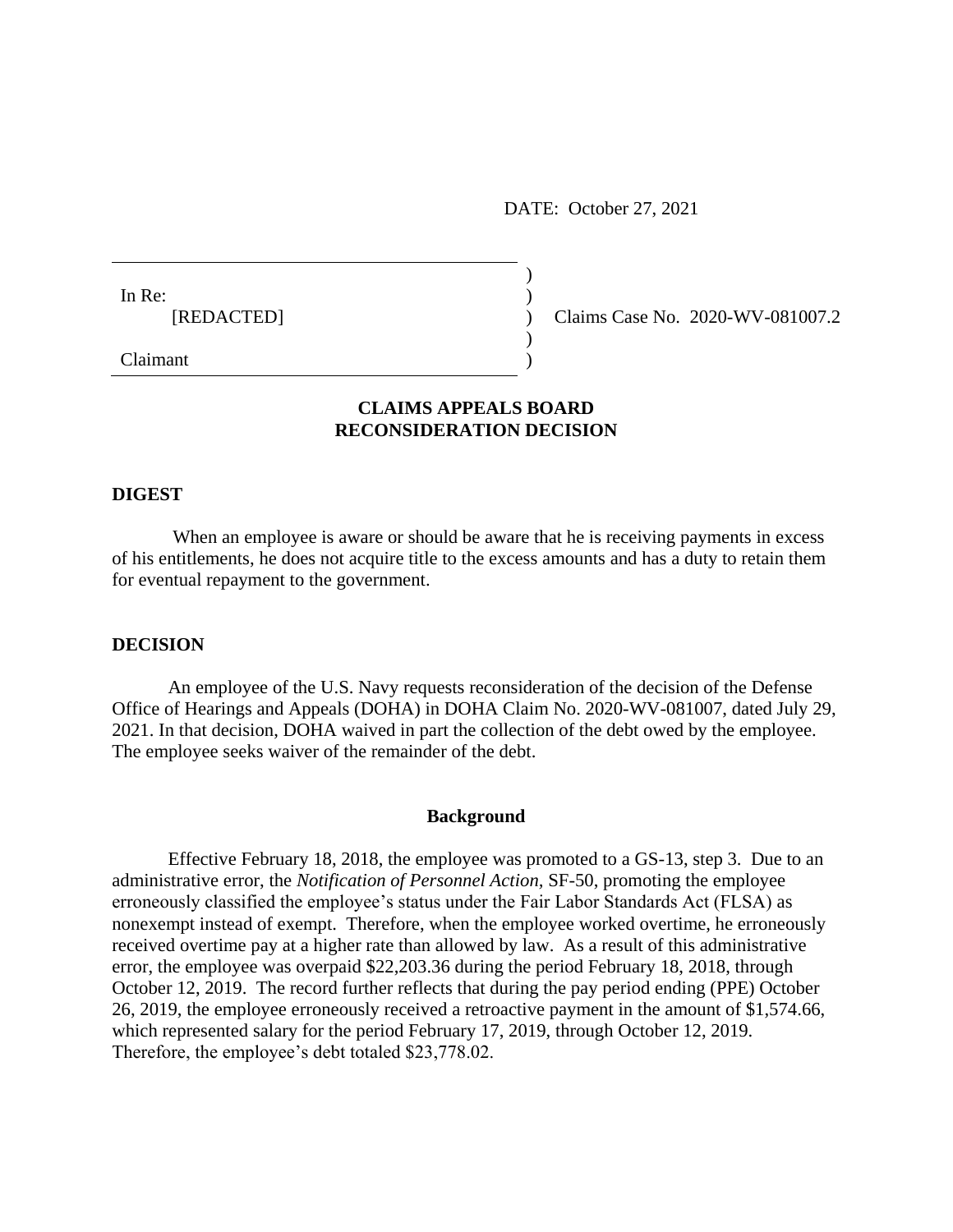The record shows that the employee received two debt notifications from the Defense Finance and Accounting Service (DFAS); the first one he received on June 22, 2019, and the second he received on September 28, 2019. In addition, the employee stated in his request for waiver that he noticed he was no longer being paid time and a half for overtime pay in June 2019. The DOHA adjudicator followed the recommendation of DFAS in reaching her decision on the employee's request for waiver. She waived \$18,885.82, the portion of the erroneous salary payments the employee received before the first notification of a pay error on June 22, 2019, but denied waiver of \$4,892.20, the erroneous salary payments he received after notification. The adjudicator noted that \$1,574.66 of the \$4,892.20, resulted from the employee receiving an erroneous retroactive payment during the PPE October 26, 2019. She noted that although the employee did not specifically address this portion of the overpayment in his initial waiver request, under the circumstances, he should have at least questioned his entitlement to the retroactive payment.

In his request for reconsideration, the employee states that in the PPE September 14, 2019, DFAS did not pay him an allotment in the amount of \$800.00, and deducted retroactive earnings from his regular salary, overtime and holiday premium pay. He immediately questioned what was going on with his pay and again questioned the retroactive payment he received in the PPE October 26, 2019, but received no answers. He also states that when he received the debt notification in his MyPay account in June 2019, he emailed his Civilian Pay Office for an explanation. He states that when he accepted the promotion, he was told his status would be nonexempt under the FLSA. He further states that he questioned why he continued to be paid as nonexempt under the FLSA after receiving the debt notification in June 2019. He attaches the email exchanges regarding his inquiries.

#### **Discussion**

Under [5 U.S.C. § 5584,](http://www.westlaw.com/Link/Document/FullText?findType=L&pubNum=1000546&cite=5USCAS5584&originatingDoc=Id51777f45b3411e598dc8b09b4f043e0&refType=LQ&originationContext=document&vr=3.0&rs=cblt1.0&transitionType=DocumentItem&contextData=(sc.Search)) we have the authority to waive collection of erroneous payments of pay and certain allowances made to specified federal employees, if collection of the claim would be against equity and good conscience and not in the best interests of the United States, provided there is no indication of fraud, fault, misrepresentation, or lack of good faith on the part of the employee. The implementing regulation for our waiver authority is set forth under Department of Defense Instruction (Instruction) 1340.23 (February 14, 2006). Paragraph E4 of the Instruction sets forth the standards for waiver. A waiver is not a matter of right but is available to provide relief as a matter of equity, if the circumstances warrant. Generally, persons who receive a payment erroneously from the Government acquire no right to the money. They are bound in equity and good conscience to make restitution. If a benefit is bestowed by mistake, no matter how careless the act of the Government may have been, the recipient must make restitution. In theory, restitution results in no loss to the recipient because the recipient received something for nothing. *See* Instruction ¶ E4.1.

The fact that an erroneous payment is solely the result of administrative error or mistake on the part of the Government is not sufficient basis in and of itself for granting a waiver. *See*  Instruction ¶ E4.1.3. A waiver usually is not appropriate when a recipient knows, or reasonably should know, that a payment is erroneous. The recipient has a duty to notify an appropriate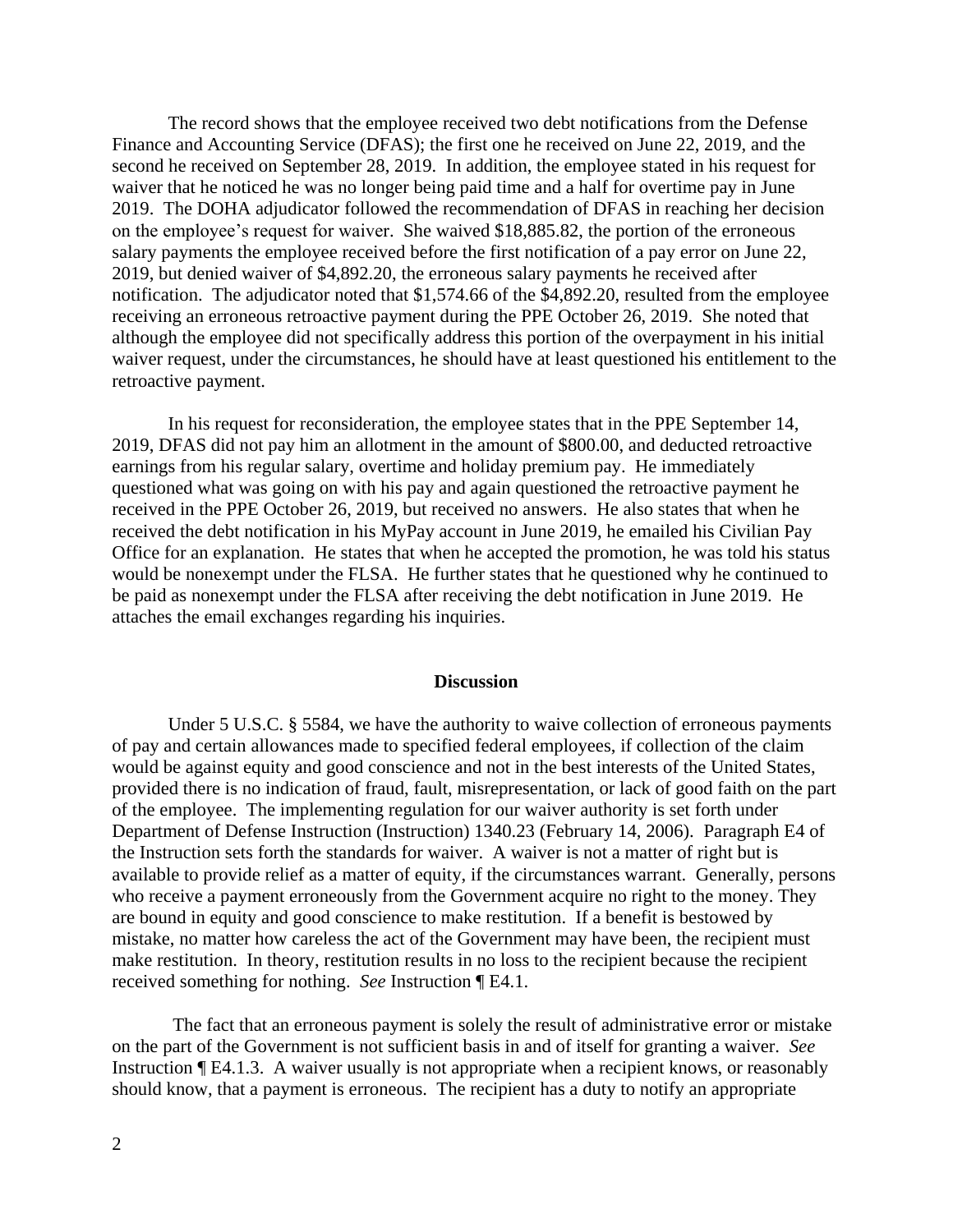official and to set aside the funds for eventual repayment to the Government, even if the Government fails to act after such notification. *See* Instruction ¶ E4.1.4. A waiver generally is not appropriate when a recipient of a significant unexplained increase in pay or allowances, or of any other unexplained payment of pay or allowances, does not attempt to obtain a reasonable explanation from an appropriate official. The recipient has a duty to ascertain the reason for the payment and to set aside the funds in the event that repayment should be necessary. *See*  Instruction ¶ E4.1.5. Further, a waiver may be inappropriate in cases where a recipient questions a payment (which ultimately is determined to be erroneous) and is mistakenly advised by an appropriate official that the payment is proper, if under the circumstances the recipient knew or reasonably should have known that the advice was erroneous. *See* Instruction ¶ E4.1.6.

In this case, the DOHA adjudicator waived the portion of the erroneous salary payments the employee received before the first notification of a pay error on June 22, 2019, but denied waiver of \$4,892.20, the erroneous salary payments he received after notification. Although we appreciate the fact that the employee continued to question his salary payments after notification, he was on notice that his salary was miscalculated in June 2019, and that his FLSA status was at least questionable. Therefore, we believe it would not be against equity and good conscience to deny the portion of the overpayment the employee received after notification, especially considering a portion of that overpayment resulted from an erroneous retroactive payment he received during the PPE October 26, 2019, and after the second debt notification he received in September 2019. Under the circumstances, waiver is not appropriate for the \$4,892.20 after the employee received notification and by his own acknowledgements, continued to question the accuracy of his salary payments. *See* DOHA Claims Case No. 2019-WV-031107.2 (September 10, 2019); and DOHA Claims Case 2011-WV-121301.2 (April 19, 2012).